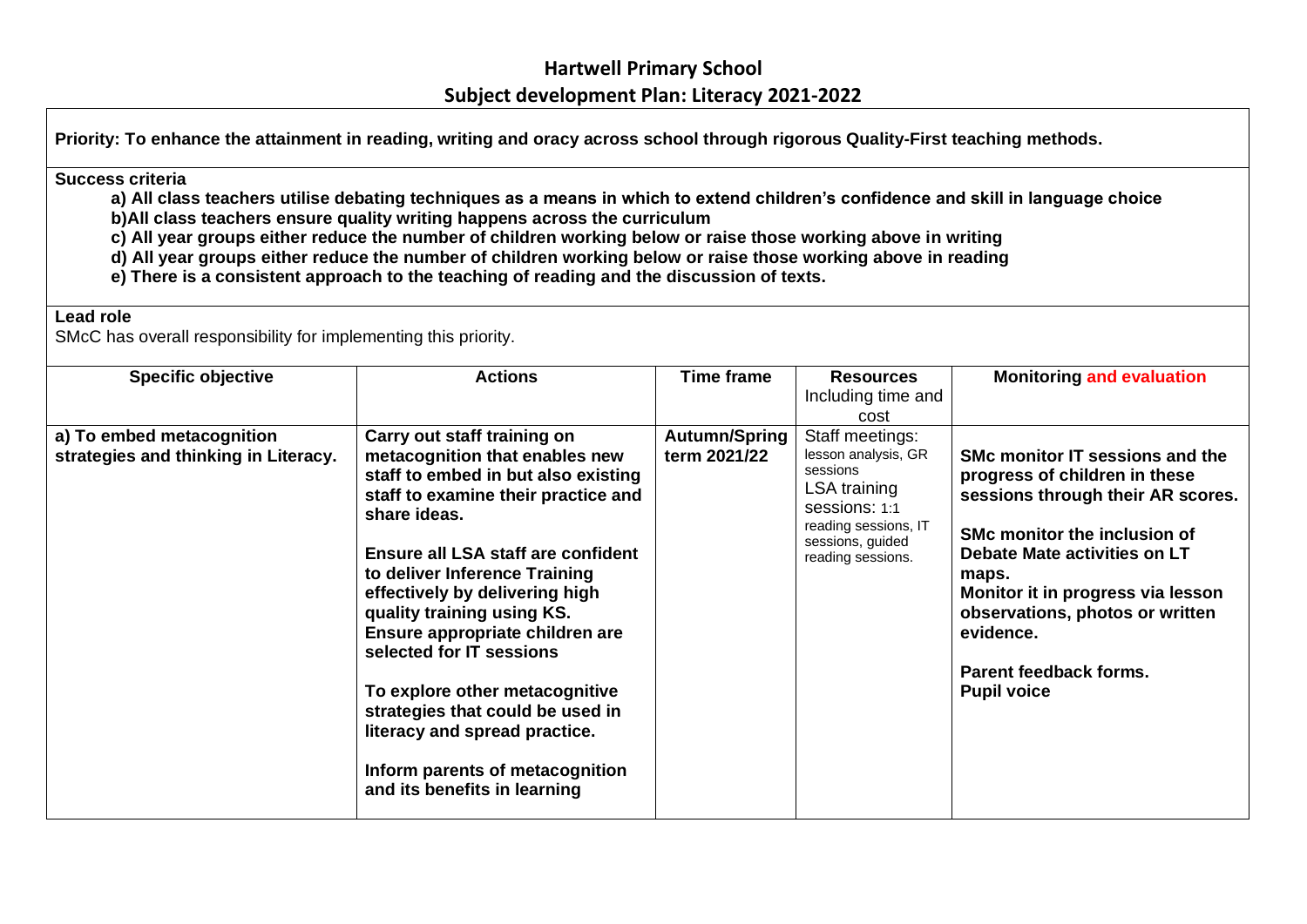| b) To further develop language<br>development: the teaching of<br>reading and oracy. | Language books are an integral<br>part of daily sessions: Use in<br>lessons, home role, homework<br>opportunities.<br>Devise a KS1 consistent approach<br>as a preliminary for language<br>books.<br>Examine as a staff how we value<br>and develop language:<br>Through text use<br>Through quality daily talk<br>Through peer assessment<br>opportunities<br>Through display<br>Through the celebration<br>and positive ethos about<br>language which is<br>generated as norm in class<br>Danger words bookmarks are<br>used for those who would benefit<br>from them.<br>KS2 agree a method for checking<br>spellings in class to ensure<br>consistency.<br><b>Update LT English maps to ensure</b><br>genre coverage and that quality<br>texts and varied are used<br>throughout the year. | <b>Autumn</b><br>2020/Spring<br>term 2021 | Training day: recap<br>on reading strategies<br>for the school<br>Staff meetings:<br>lesson analysis, GR<br>sessions<br><b>LSA</b> training<br>sessions: 1:1<br>reading sessions, IT<br>sessions, guided<br>reading sessions. | Monitor language book use- pupil<br>voice<br>Monitor use of language books:<br>children survey on their use.<br>Literacy lesson monitoring should<br>examine:<br>Language book use<br>$\bullet$<br><b>Methods for checking</b><br>spellings/defining new or<br>unknown words<br>Use of danger word<br>$\bullet$<br>bookmarks<br>How language is valued<br>and developed. |
|--------------------------------------------------------------------------------------|------------------------------------------------------------------------------------------------------------------------------------------------------------------------------------------------------------------------------------------------------------------------------------------------------------------------------------------------------------------------------------------------------------------------------------------------------------------------------------------------------------------------------------------------------------------------------------------------------------------------------------------------------------------------------------------------------------------------------------------------------------------------------------------------|-------------------------------------------|-------------------------------------------------------------------------------------------------------------------------------------------------------------------------------------------------------------------------------|--------------------------------------------------------------------------------------------------------------------------------------------------------------------------------------------------------------------------------------------------------------------------------------------------------------------------------------------------------------------------|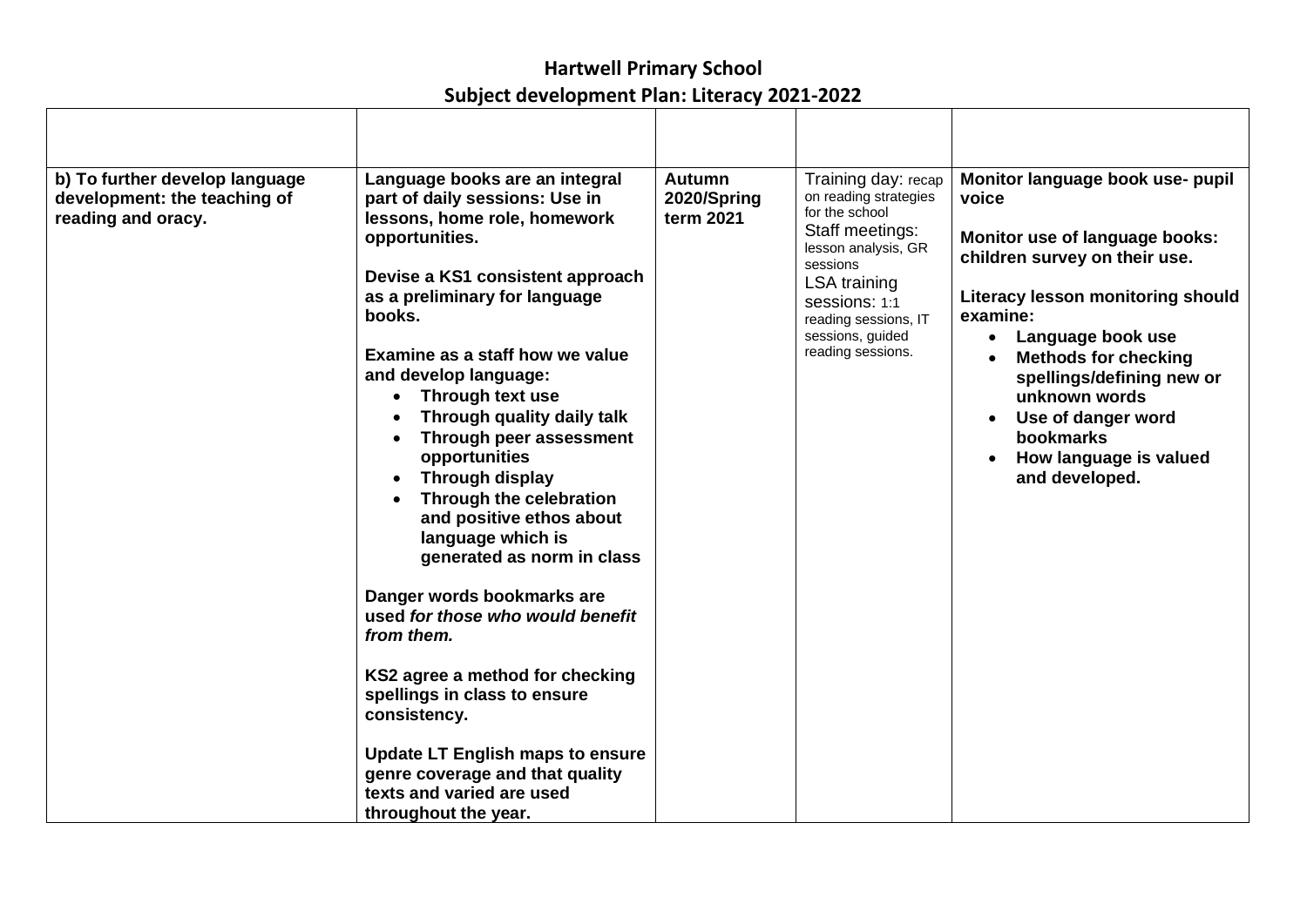|                                                                                               | Develop the use of word of the<br>week across KS2<br>To develop debate opportunities<br>and strategies to prepare for<br>these.<br>Use the Weldon resources to train<br>all staff on the pedagogy of<br>teaching reading, GE, IT and 1:1<br>sessions                                                                                    |                    |                                                     |                                                                                                                                                                                                                                                                                       |
|-----------------------------------------------------------------------------------------------|-----------------------------------------------------------------------------------------------------------------------------------------------------------------------------------------------------------------------------------------------------------------------------------------------------------------------------------------|--------------------|-----------------------------------------------------|---------------------------------------------------------------------------------------------------------------------------------------------------------------------------------------------------------------------------------------------------------------------------------------|
| c) To ensure that writing is of a<br>comparably high standard across<br>the curriculum        | Staff use a copy of literacy targets<br>in topic books to align standards.<br>Peer assessment strategies are<br>used more frequently in topic<br>lessons as in literacy.                                                                                                                                                                | All year           | Time to monitor<br>data                             | Literacy book monitoring will<br>examine Literacy and other topics<br>books alongside when evaluating<br>the effectiveness of writing.                                                                                                                                                |
| d) To reduce the number of children<br>who attain below ARE in Years 4,5<br>and 6 in reading. | Identify children who would<br>benefit from IT training and start<br>them in small groups from<br>September 2021.<br>Identify children who need to use<br>SO as a support to decoding texts<br>1:1 reading sessions will target<br>below ARE children weekly. They<br>will:<br>Build reading stamina via<br>pre-reads<br>Develop vocab' | <b>Half termly</b> | 3x IT groups<br>weekly<br>1:1 switch on<br>sessions | Compare data at the start and the<br>end of Inference Training to check<br>its effectiveness.<br><b>Monitor improvements in ORF for</b><br>targeted children<br>Gain pupil voice at the start at at<br>critical points to gather<br>information on their feelings<br>towards learning |